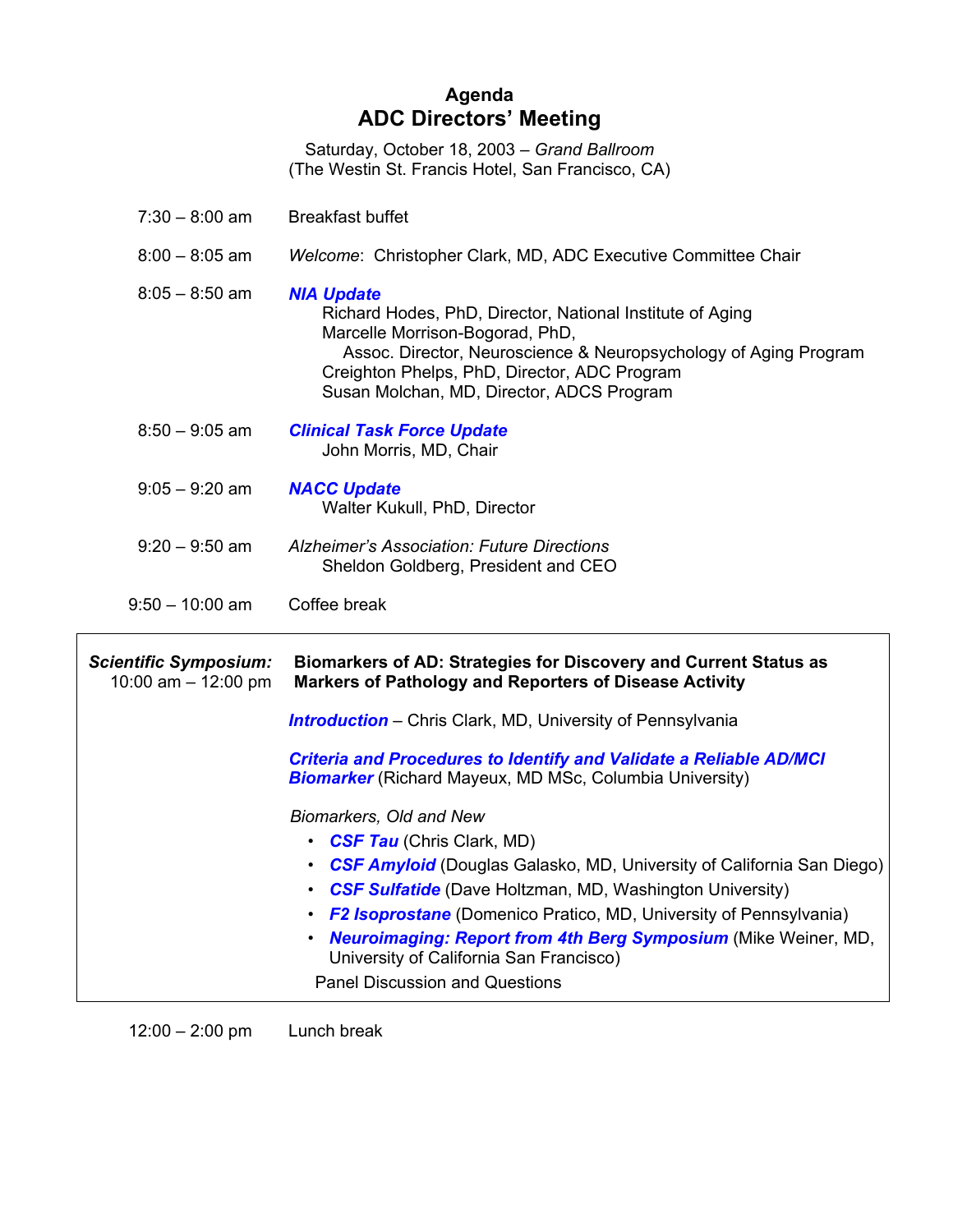## **Agenda ADC Data Core Leaders Meeting**

Saturday, October 18, 2003 – *Grand Ballroom* (The Westin St. Francis Hotel, San Francisco, CA)

| $2:00 - 2:05$ pm | Welcome<br>Gerald van Belle, Co-Director, NACC                                                                                                                                                                            |
|------------------|---------------------------------------------------------------------------------------------------------------------------------------------------------------------------------------------------------------------------|
| $2:05 - 2:30$ pm | Implications of the NIA Centers RFA and the New Uniform Data Set<br>(UDS) for Data Management and Data Managers<br>Marcelle Morrison-Bogorad, PhD, Associate Director,<br>Neuroscience & Neuropsychology of Aging Program |
| $2:30 - 2:50$ pm | <b>Comments from the Data Management Advisory Committee</b><br>Dan Mungas, PhD, Chair (or other DMAC representative)                                                                                                      |
| $2:50 - 3:20$ pm | NACC Approach to Implementation of the NIA Centers RFA and<br><b>Uniform Data Set</b><br>Duane Beekly, BS, NACC Systems Manager                                                                                           |
| $3:20 - 3:40$ pm | Coffee break                                                                                                                                                                                                              |
| $3:40 - 3:50$ pm | Is "Dead" the Same as "Missing"?<br>Brenda Kurland, PhD, NACC Biostatistician                                                                                                                                             |
| $3:50 - 4:10$ pm | <b>Time-Dependent Exposure in Case-Control Studies</b><br>Roger Higdon, PhD, NACC Senior Biostatistician                                                                                                                  |
| $4:10 - 5:00$ pm | Group discussion                                                                                                                                                                                                          |